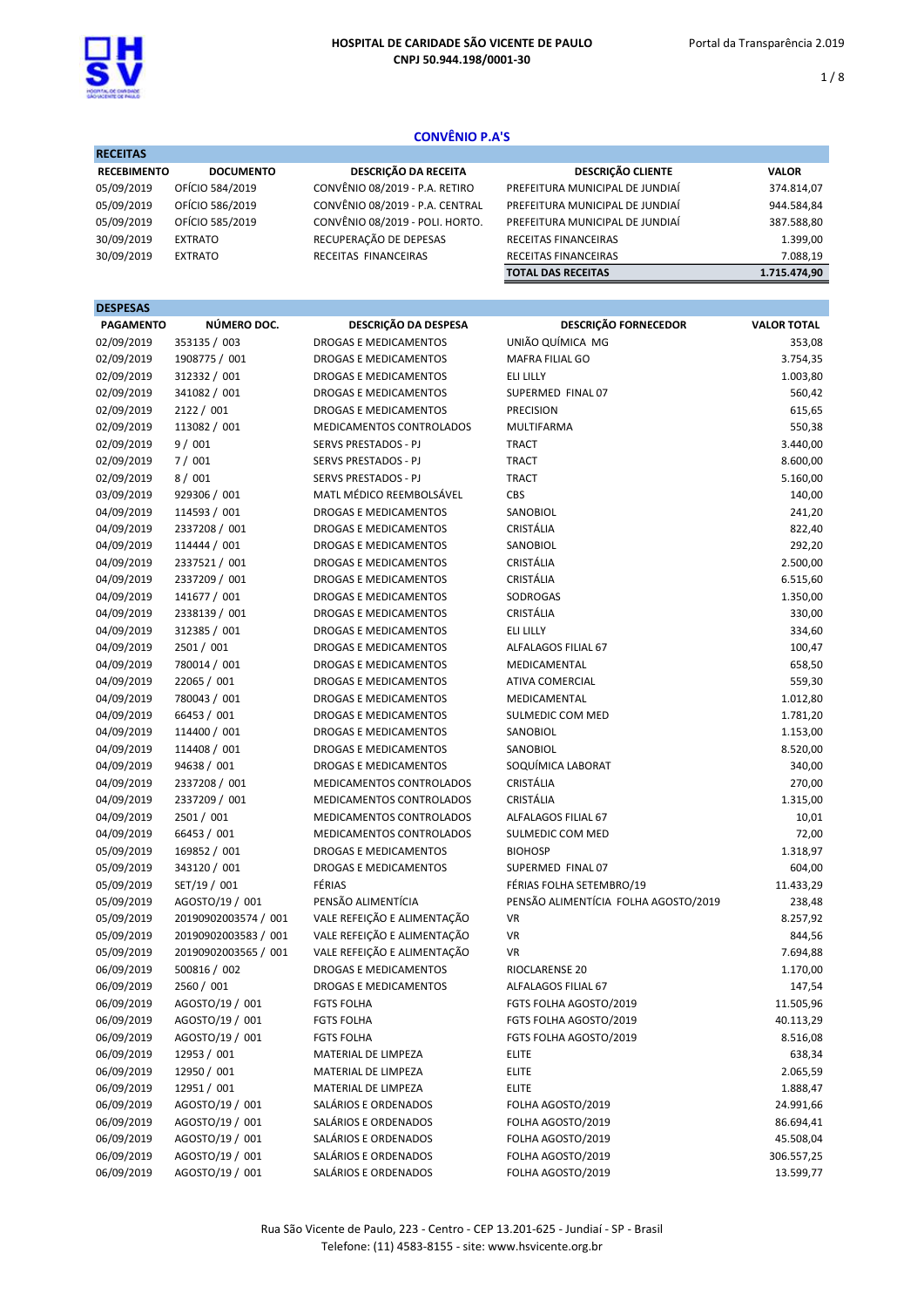

| 06/09/2019 | AGOSTO/19 / 001 | SALÁRIOS E ORDENADOS                                 | FOLHA AGOSTO/2019           | 64.616,47 |
|------------|-----------------|------------------------------------------------------|-----------------------------|-----------|
| 06/09/2019 | 8087 / 001      | <b>SERVS PRESTADOS - PJ</b>                          | CAÇAMBINHAS                 | 174,51    |
| 09/09/2019 | 3218 / 001      | <b>DROGAS E MEDICAMENTOS</b>                         | <b>FARMACIA SOBAM</b>       | 74,00     |
| 09/09/2019 | 205529 / 001    | DROGAS E MEDICAMENTOS                                | ATIVA GO                    | 507,16    |
| 09/09/2019 | 1962 / 001      | IMPRESSOS E MATL DE EXP.                             | <b>VOLKEN PRESS</b>         | 528,30    |
| 09/09/2019 | 89464 / 001     | MATERIAL DE LIMPEZA                                  | <b>TERRÃO</b>               | 518,40    |
| 09/09/2019 | 3147 / 001      | MATL MÉDICO REEMBOLSÁVEL                             | VISIONBAND                  | 1.320,00  |
| 09/09/2019 | 186 / 001       | SERVS MÉDICOS COMPL - PJ                             | SOUSA MARQUES               | 1.970,85  |
| 09/09/2019 | 334 / 001       | SERVS MÉDICOS COMPL - PJ                             | <b>GRUPO HUMAN</b>          | 500,59    |
| 09/09/2019 | 186 / 001       | SERVS MÉDICOS COMPL - PJ                             | ADVANCE                     | 525,00    |
| 09/09/2019 | 155 / 001       | SERVS MÉDICOS COMPL - PJ                             | C E J SERVCS MÉDICOS        | 15.274,08 |
| 09/09/2019 | 250 / 001       | SERVS MÉDICOS COMPL - PJ                             | CABRAL VIEIRIA              | 6.897,97  |
| 09/09/2019 | 60 / 001        | SERVS MÉDICOS COMPL - PJ                             | E M FUJI                    | 7.883,40  |
| 09/09/2019 | 90 / 001        | SERVS MÉDICOS COMPL - PJ                             | <b>FARIA GOMES</b>          | 9.361,53  |
| 09/09/2019 | 64 / 001        | SERVS MÉDICOS COMPL - PJ                             | VIEIRA KUMAMOTO             | 7.390,68  |
| 09/09/2019 | 360 / 001       | SERVS MÉDICOS COMPL - PJ                             | <b>OTOTORAX</b>             | 985,43    |
| 09/09/2019 | 254 / 001       | SERVS MÉDICOS COMPL - PJ                             |                             |           |
|            |                 |                                                      | LUIZ GUSTAVO                | 985,42    |
| 09/09/2019 | 89 / 001        | SERVS MÉDICOS COMPL - PJ<br>SERVS MÉDICOS COMPL - PJ | NASCIMENTO E GOMES          | 500,59    |
| 09/09/2019 | 137 / 001       |                                                      | <b>VEGA</b>                 | 1.970,85  |
| 09/09/2019 | 47 / 001        | SERVS MÉDICOS COMPL - PJ                             | LUCIANA VITTURI             | 2.956,27  |
| 09/09/2019 | 46 / 001        | SERVS MÉDICOS COMPL - PJ                             | <b>STELLA BINNA</b>         | 1.050,00  |
| 09/09/2019 | 183 / 001       | SERVS MÉDICOS COMPL - PJ                             | <b>MEDCENTER</b>            | 2.956,27  |
| 09/09/2019 | 29 / 001        | SERVS MÉDICOS COMPL - PJ                             | <b>CODREANSCHI BERTOCHE</b> | 10.400,00 |
| 09/09/2019 | 251/001         | SERVS MÉDICOS COMPL - PJ                             | CABRAL VIEIRIA              | 7.320,30  |
| 09/09/2019 | 90 / 001        | SERVS MÉDICOS COMPL - PJ                             | NASCIMENTO E GOMES          | 7.601,85  |
| 09/09/2019 | 52/001          | SERVS MÉDICOS COMPL - PJ                             | <b>MED IN SERVICE</b>       | 1.830,07  |
| 09/09/2019 | 95 / 001        | SERVS MÉDICOS COMPL - PJ                             | MARCELA SCHWARZ             | 5.200,00  |
| 09/09/2019 | 7/001           | SERVS MÉDICOS COMPL - PJ                             | CAIO BRAMBILLA ME           | 1.220,05  |
| 09/09/2019 | 112 / 001       | SERVS MÉDICOS COMPL - PJ                             | RF JUNDIAÍ                  | 2.440,10  |
| 09/09/2019 | 182 / 001       | SERVS MÉDICOS COMPL - PJ                             | <b>MEDCENTER</b>            | 31.158,20 |
| 09/09/2019 | 39 / 001        | SERVS MÉDICOS COMPL - PJ                             | MAIARA BRUNHARA             | 17.033,77 |
| 09/09/2019 | 52/001          | SERVS MÉDICOS COMPL - PJ                             | GUARANÁ                     | 12.904,37 |
| 09/09/2019 | 126 / 001       | SERVS MÉDICOS COMPL - PJ                             | <b>BRUNA DIAS</b>           | 8.587,27  |
| 09/09/2019 | 15 / 001        | SERVS MÉDICOS COMPL - PJ                             | MEDPRO S MÉDICOS            | 650,00    |
| 09/09/2019 | 29 / 001        | SERVS MÉDICOS COMPL - PJ                             | <b>MATEUS SILVA</b>         | 1.100,00  |
| 09/09/2019 | 35 / 001        | SERVS MÉDICOS COMPL - PJ                             | LUCAS OLIVEIRA              | 5.490,22  |
| 09/09/2019 | 176 / 001       | SERVS MÉDICOS COMPL - PJ                             | <b>JHL</b>                  | 6.710,28  |
| 09/09/2019 | 99 / 001        | SERVS MÉDICOS COMPL - PJ                             | FERREIRA DA SILVA           | 1.220,05  |
| 09/09/2019 | 1467 / 001      | SERVS MÉDICOS COMPL - PJ                             | PROGENIE SERVICOS ME        | 1.220,05  |
| 09/09/2019 | 1462 / 001      | SERVS MÉDICOS COMPL - PJ                             | PROGENIE SERVICOS ME        | 1.830,08  |
| 09/09/2019 | 361 / 001       | SERVS MÉDICOS COMPL - PJ                             | HDM                         | 5.631,00  |
| 09/09/2019 | 18 / 001        | SERVS MÉDICOS COMPL - PJ                             | ARAÚJO E ZUMPANO LTD        | 2.600,00  |
| 09/09/2019 | 8/001           | SERVS MÉDICOS COMPL - PJ                             | CAIO BRAMBILLA ME           | 610,03    |
| 09/09/2019 | 45 / 001        | SERVS MÉDICOS COMPL - PJ                             | <b>STELLA BINNA</b>         | 3.050,00  |
| 09/09/2019 | 18 / 001        | SERVS MÉDICOS COMPL - PJ                             | SANTOS E PROENÇA            | 18.816,92 |
| 09/09/2019 | 46 / 001        | SERVS MÉDICOS COMPL - PJ                             | LUCIANA VITTURI             | 1.032,35  |
| 09/09/2019 | 89 / 001        | SERVS MÉDICOS COMPL - PJ                             | GALVES                      | 8.164,95  |
| 09/09/2019 | 62/001          | SERVS MÉDICOS COMPL - PJ                             | ABREU COSTA                 | 5.349,45  |
| 09/09/2019 | 106 / 001       | SERVS MÉDICOS COMPL - PJ                             | QUIET METODO DIAG.          | 2.440,10  |
| 09/09/2019 | 31 / 001        | SERVS MÉDICOS COMPL - PJ                             | PAULO EDUARDO               | 7.950,00  |
| 09/09/2019 | 91 / 001        | SERVS MÉDICOS COMPL - PJ                             | JÉSSICA ALINE MOURA         | 14.124,43 |
| 09/09/2019 | 368 / 001       | SERVS MÉDICOS COMPL - PJ                             | <b>HDM</b>                  | 26.231,08 |
| 09/09/2019 | 113 / 001       | SERVS MÉDICOS COMPL - PJ                             | <b>TALLES RAVID</b>         | 12.904,37 |
| 09/09/2019 | 178 / 001       | SERVS MÉDICOS COMPL - PJ                             | SILVA E CASTILHO M L        | 19.802,35 |
| 09/09/2019 | 6/001           | SERVS MÉDICOS COMPL - PJ                             | PRISCILLA C TOLEDO          | 3.900,00  |
| 09/09/2019 | 49 / 001        | SERVS MÉDICOS COMPL - PJ                             | <b>MS FRANCO</b>            | 5.200,00  |
| 09/09/2019 | 118 / 001       | SERVS MÉDICOS COMPL - PJ                             | MARCOS SILVA QUEIROZ        | 7.226,45  |
| 09/09/2019 | 3/001           | SERVS MÉDICOS COMPL - PJ                             | <b>GREGO SER. MÉDICOS</b>   | 650,00    |
| 09/09/2019 | 85 / 001        | SERVS MÉDICOS COMPL - PJ                             | DÉBORA ELAINE ME            | 8.450,00  |
| 09/09/2019 | 9/001           | SERVS MÉDICOS COMPL - PJ                             | ADRIANA VERLANGIEIRI        | 1.300,00  |
| 09/09/2019 | 252 / 001       | SERVS MÉDICOS COMPL - PJ                             | CABRAL VIEIRIA              | 619,77    |
| 09/09/2019 | 14 / 001        | SERVS MÉDICOS COMPL - PJ                             | <b>VICTOR RODRIGUES</b>     | 27.650,00 |
| 09/09/2019 | 29 / 001        | SERVS MÉDICOS COMPL - PJ                             | <b>TATIANI CERIONI TOTH</b> | 3.900,00  |
| 09/09/2019 | 59 / 001        | SERVS MÉDICOS COMPL - PJ                             | <b>GUERRA E HUNGRIA</b>     | 2.158,55  |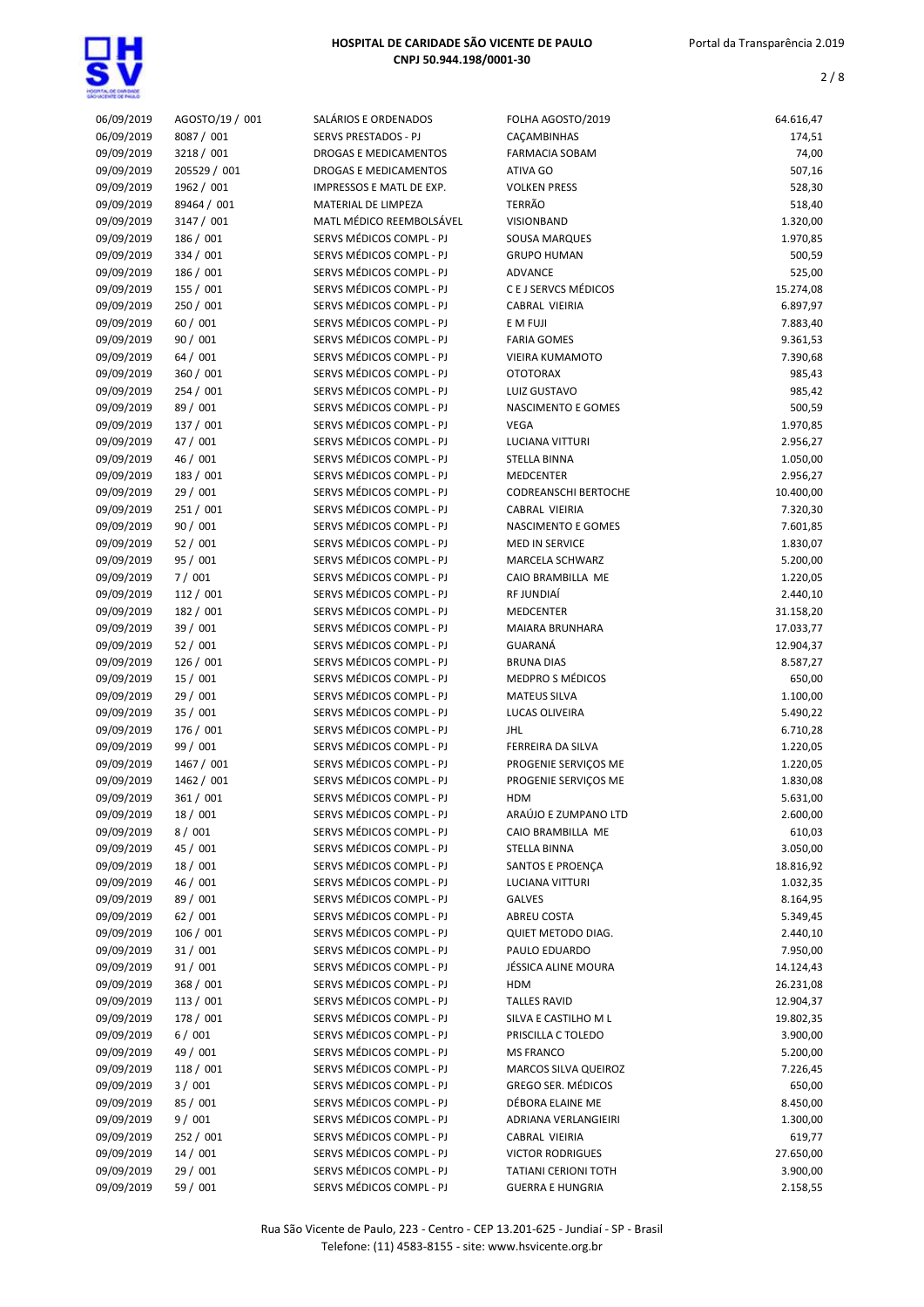

| 09/09/2019 | 136 / 001       | SERVS MÉDICOS COMPL - PJ    | <b>VEGA</b>                       | 1.970,85  |
|------------|-----------------|-----------------------------|-----------------------------------|-----------|
| 09/09/2019 | 26/001          | SERVS MÉDICOS COMPL - PJ    | AMN SERVIÇOS                      | 6.897,97  |
| 09/09/2019 | 19 / 001        | SERVS MÉDICOS COMPL - PJ    | SANTOS E PROENÇA                  | 985,42    |
| 09/09/2019 | 90 / 001        | SERVS MÉDICOS COMPL - PJ    | <b>GALVES</b>                     | 985,42    |
| 09/09/2019 | 92 / 001        | SERVS MÉDICOS COMPL - PJ    | PUPO HEALTHCARE                   | 985,42    |
| 09/09/2019 | 78 / 001        | SERVS MÉDICOS COMPL - PJ    | A E M SERVIÇOS LTA                | 5.250,00  |
| 09/09/2019 | 359 / 001       | SERVS MÉDICOS COMPL - PJ    | <b>HDM</b>                        | 1.970,85  |
| 09/09/2019 | 203 / 001       | SERVS MÉDICOS COMPL - PJ    | DYVOSMED SERVIÇOS LT              | 2.956,27  |
| 09/09/2019 | 5/001           | SERVS MÉDICOS COMPL - PJ    | JR MAIA SERVIÇOS MED              | 3.150,00  |
| 09/09/2019 | 31 / 001        | SERVS MÉDICOS COMPL - PJ    | LUCAS OLIVEIRA                    | 1.970,85  |
| 09/09/2019 | 185 / 001       | SERVS MÉDICOS COMPL - PJ    | SOUSA MARQUES                     | 1.970,85  |
| 09/09/2019 | 185 / 001       | SERVS MÉDICOS COMPL - PJ    | <b>ADVANCE</b>                    | 1.050,00  |
| 09/09/2019 | 97 / 001        | SERVS MÉDICOS COMPL - PJ    | ARIANNIS OCANA DOMIN              | 6.300,00  |
| 09/09/2019 | 44 / 001        | SERVS MÉDICOS COMPL - PJ    | EDNA COSTA PEREIRA                | 2.100,00  |
| 09/09/2019 | 88 / 001        | SERVS MÉDICOS COMPL - PJ    | NASCIMENTO E GOMES                | 2.463,56  |
| 09/09/2019 | 484 / 001       | SERVS MÉDICOS COMPL - PJ    | <b>ONCO PELVIC</b>                | 3.941,70  |
| 09/09/2019 | 263 / 001       | SERVS MÉDICOS COMPL - PJ    | WF JUNDIAÍ                        | 1.970,85  |
|            |                 |                             |                                   |           |
| 09/09/2019 | 13 / 001        | SERVS MÉDICOS COMPL - PJ    | <b>VICTOR RODRIGUES</b>           | 525,00    |
| 09/09/2019 | 12 / 001        | SERVS MÉDICOS COMPL - PJ    | MPS SERVIÇOS MÉDICOS              | 2.625,00  |
| 09/09/2019 | 44 / 001        | SERVS MÉDICOS COMPL - PJ    | ABRMA CLÍNICA                     | 15.766,80 |
| 09/09/2019 | 92 / 001        | SERVS MÉDICOS COMPL - PJ    | NASCIMENTO E GOMES                | 2.463,56  |
| 09/09/2019 | 179 / 001       | SERVS MÉDICOS COMPL - PJ    | SILVA E CASTILHO M L              | 492,71    |
| 09/09/2019 | 255 / 001       | SERVS MÉDICOS COMPL - PJ    | LUIZ GUSTAVO                      | 500,59    |
| 09/09/2019 | 91 / 001        | SERVS MÉDICOS COMPL - PJ    | <b>FARIA GOMES</b>                | 4.434,41  |
| 09/09/2019 | 30478 / 001     | <b>SERVS PRESTADOS - PJ</b> | ATMOSFERA                         | 11.902,06 |
| 10/09/2019 | 14567 / 001     | ASSISTÊNCIA ODONTOLÓGICA    | <b>UNIODONTO</b>                  | 827,30    |
| 10/09/2019 | 14567 / 001     | ASSISTÊNCIA ODONTOLÓGICA    | <b>UNIODONTO</b>                  | 4.135,26  |
| 10/09/2019 | 14567 / 001     | ASSISTÊNCIA ODONTOLÓGICA    | <b>UNIODONTO</b>                  | 905,74    |
| 10/09/2019 | 344718 / 001    | FILMES E QUÍMICOS           | SUPERMED FINAL 07                 | 652,80    |
| 10/09/2019 | 344807 / 001    | FILMES E QUÍMICOS           | SUPERMED FINAL 07                 | 81,59     |
| 10/09/2019 | 48534 / 001     | <b>GASES MEDICINAIS</b>     | <b>IBG CRYO FILIAL</b>            | 951,86    |
| 10/09/2019 | 03/12 / 001     | LOCAÇÃO DE IMÓVEIS          | ALUGUÉL                           | 3.457,30  |
| 10/09/2019 | 03/12 / 001     | LOCAÇÃO DE IMÓVEIS          | ALUGUÉL                           | 3.457,30  |
| 10/09/2019 | 344717 / 001    | MATL MÉDICO REEMBOLSÁVEL    | SUPERMED FINAL 07                 | 110,35    |
| 10/09/2019 | 32592 / 001     | MATL MÉDICO REEMBOLSÁVEL    | <b>INOVA COML HOSPITALAR</b>      | 1.102,40  |
| 10/09/2019 | 344718 / 001    | MATL MÉDICO REEMBOLSÁVEL    | SUPERMED FINAL 07                 | 133,60    |
| 10/09/2019 | 23835 / 001     | MATL MÉDICO REEMBOLSÁVEL    | SUPERMED FINAL 41                 | 351,58    |
| 10/09/2019 | 344807 / 001    | MATL MÉDICO REEMBOLSÁVEL    | SUPERMED FINAL 07                 | 529,35    |
| 10/09/2019 | 23868 / 001     | MATL MÉDICO REEMBOLSÁVEL    | SUPERMED FINAL 41                 | 338,66    |
| 10/09/2019 | 344717 / 001    | <b>OUTROS MATERIAIS</b>     | SUPERMED FINAL 07                 | 54,48     |
|            |                 | <b>OUTROS MATERIAIS</b>     | SUPERMED FINAL 07                 |           |
| 10/09/2019 | 344718 / 001    |                             |                                   | 43,00     |
| 10/09/2019 | 23835 / 001     | <b>OUTROS MATERIAIS</b>     | SUPERMED FINAL 41                 | 2.730,00  |
| 10/09/2019 | 23868 / 001     | <b>OUTROS MATERIAIS</b>     | SUPERMED FINAL 41                 | 910,00    |
| 10/09/2019 | 344807 / 001    | <b>OUTROS MATERIAIS</b>     | SUPERMED FINAL 07                 | 17,20     |
| 10/09/2019 | 37602 / 001     | SERVS PRESTADOS - PJ        | <b>GETTI LOC ALUGUEL DE</b>       | 300,00    |
| 10/09/2019 | AGOSTO/19 / 001 | VRS A REPASSAR-FOLHA        | CONV C.E.F. A REPASSAR EMPRÉSTIMO | 513,85    |
| 10/09/2019 | AGOSTO/19 / 001 | VRS A REPASSAR-FOLHA        | CONVÊNIO FARMAVIDA                | 920,38    |
| 10/09/2019 | AGOSTO/19 / 001 | VRS A REPASSAR-FOLHA        | CONTRIBUIÇÃO SIND SAÚDE           | 227,54    |
| 10/09/2019 | AGOSTO/19 / 001 | VRS A REPASSAR-FOLHA        | CONVÊNIO FARMAVIDA                | 4.147,62  |
| 10/09/2019 | AGOSTO/19 / 001 | VRS A REPASSAR-FOLHA        | CONTRIBUIÇÃO SIND SAÚDE           | 176,70    |
| 10/09/2019 | AGOSTO/19 / 001 | VRS A REPASSAR-FOLHA        | CONV C.E.F. A REPASSAR EMPRÉSTIMO | 2.675,83  |
| 10/09/2019 | AGOSTO/19 / 001 | VRS A REPASSAR-FOLHA        | CONVÊNIO CLUBE IPIRANGA           | 120,00    |
| 10/09/2019 | AGOSTO/19 / 001 | VRS A REPASSAR-FOLHA        | MENSALIDADE SIND ENFERMAGEM       | 25,00     |
| 10/09/2019 | AGOSTO/19 / 001 | VRS A REPASSAR-FOLHA        | CONV C.E.F. A REPASSAR EMPRÉSTIMO | 1.048,02  |
| 10/09/2019 | AGOSTO/19 / 001 | VRS A REPASSAR-FOLHA        | CONVÊNIO FARMAVIDA                | 787,79    |
| 10/09/2019 | AGOSTO/19 / 001 | VRS A REPASSAR-FOLHA        | CONVÊNIO CLUBE IPIRANGA           | 40,00     |
| 10/09/2019 | AGOSTO/19 / 001 | VRS A REPASSAR-FOLHA        | CONTRIBUIÇÃO SIND SAÚDE           | 99,13     |
| 11/09/2019 | 114678 / 001    | DROGAS E MEDICAMENTOS       | SANOBIOL                          | 281,40    |
| 11/09/2019 | 114441 / 001    | DROGAS E MEDICAMENTOS       | SANOBIOL                          | 4.058,24  |
| 11/09/2019 | 114485 / 001    | DROGAS E MEDICAMENTOS       | SANOBIOL                          | 3.635,20  |
| 11/09/2019 | 114445 / 001    | DROGAS E MEDICAMENTOS       | SANOBIOL                          | 3.635,20  |
|            |                 |                             |                                   |           |
| 11/09/2019 | AGOSTO/19 / 001 | VRS A REPASSAR-FOLHA        | CONTRIBUIÇÃO CONFEDERATIVA        | 723,04    |
| 11/09/2019 | AGOSTO/19 / 001 | VRS A REPASSAR-FOLHA        | CONTRIBUIÇÃO CONFEDERATIVA        | 750,75    |
| 11/09/2019 | AGOSTO/19 / 001 | VRS A REPASSAR-FOLHA        | CONTRIBUIÇÃO CONFEDERATIVA        | 258,25    |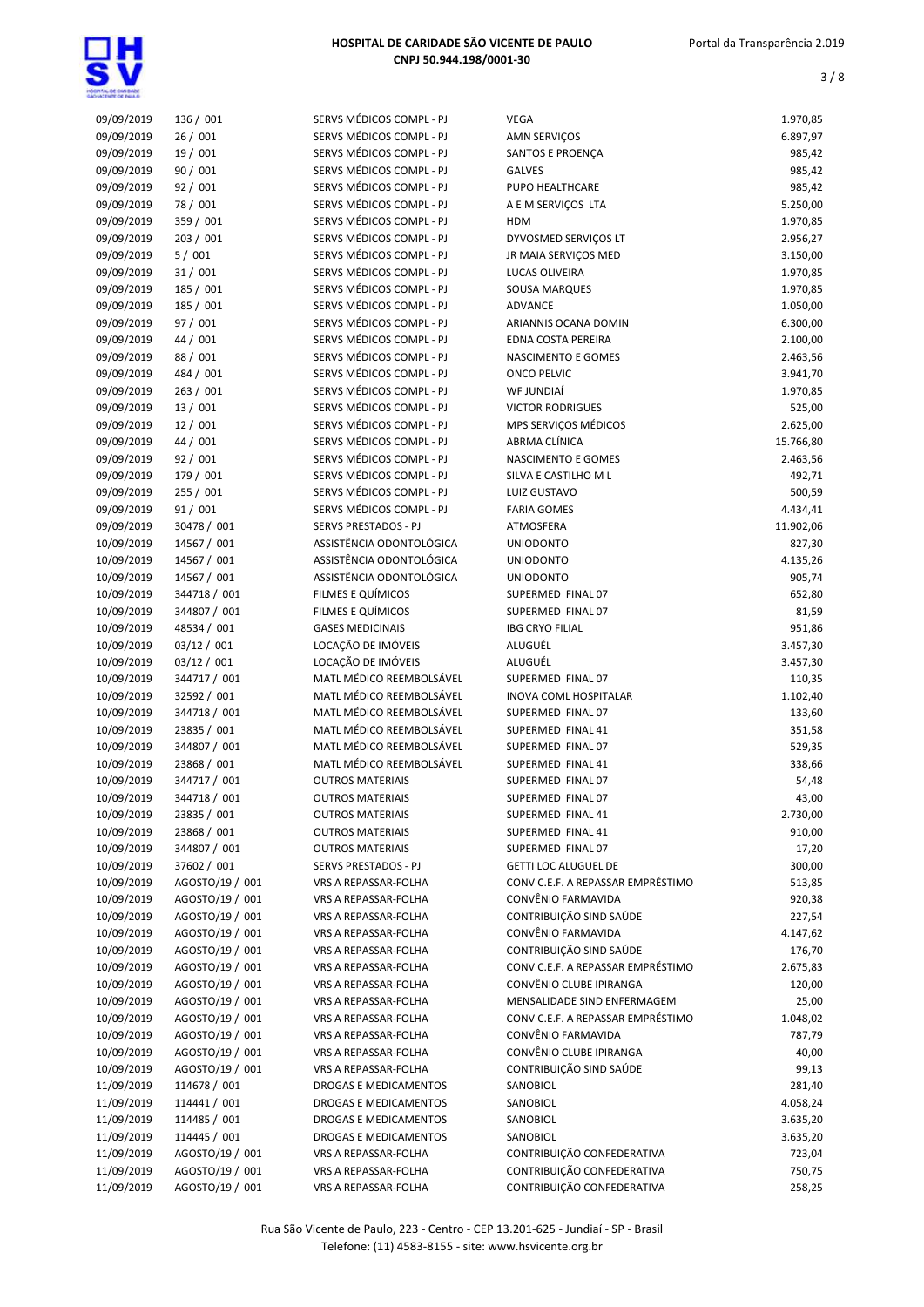

| 12/09/2019 | 5515 / 002      | MATERIAL DE LIMPEZA             | SANDPLAST                   | 1.661,25  |
|------------|-----------------|---------------------------------|-----------------------------|-----------|
| 12/09/2019 | 5514 / 002      | MATERIAL DE LIMPEZA             | SANDPLAST                   | 2.290,25  |
|            |                 |                                 |                             |           |
| 12/09/2019 | 22304 / 001     | MATL MÉDICO REEMBOLSÁVEL        | LIBEMA                      | 102,00    |
| 12/09/2019 | 1117839 / 001   | MATL MÉDICO REEMBOLSÁVEL        | CIRÚRGICA FERNANDES         | 445,30    |
| 12/09/2019 | 1117837 / 001   | MATL MÉDICO REEMBOLSÁVEL        | CIRÚRGICA FERNANDES         | 432,40    |
| 12/09/2019 | 3826 / 001      | MATL MÉDICO REEMBOLSÁVEL        | <b>IMPORMED</b>             | 455,00    |
|            |                 |                                 |                             |           |
| 12/09/2019 | 1117838 / 001   | MATL MÉDICO REEMBOLSÁVEL        | CIRÚRGICA FERNANDES         | 122,80    |
| 12/09/2019 | 1029538 / 001   | MATL MÉDICO REEMBOLSÁVEL        | DUPATRI CNPJ 26 GO          | 300,00    |
| 12/09/2019 | 3826 / 001      | <b>OUTROS MATERIAIS</b>         | <b>IMPORMED</b>             | 340,00    |
|            |                 |                                 |                             |           |
| 12/09/2019 | AGOSTO/19 / 001 | <b>VRS A REPASSAR-FOLHA</b>     | <b>CONSIGNADO SANTANDER</b> | 2.188,10  |
| 12/09/2019 | AGOSTO/19 / 001 | VRS A REPASSAR-FOLHA            | <b>CONSIGNADO SANTANDER</b> | 15.873,13 |
| 12/09/2019 | AGOSTO/19 / 001 | VRS A REPASSAR-FOLHA            | <b>CONSIGNADO SANTANDER</b> | 4.189,65  |
| 13/09/2019 |                 | MATERIAL DE LIMPEZA             |                             |           |
|            | 3974 / 001      |                                 | <b>GREEN BAGS</b>           | 238,90    |
| 13/09/2019 | 3975 / 001      | MATERIAL DE LIMPEZA             | <b>GREEN BAGS</b>           | 390,60    |
| 13/09/2019 | 860 / 001       | MATL MÉDICO REEMBOLSÁVEL        | <b>UNIODONTO</b>            | 306,00    |
| 13/09/2019 | 33 / 001        | SERVS MÉDICOS COMPL - PJ        | M I SERVIÇOS LTDA           | 2.600,00  |
|            |                 |                                 |                             |           |
| 13/09/2019 | 34/001          | SERVS MÉDICOS COMPL - PJ        | M I SERVIÇOS LTDA           | 3.250,00  |
| 13/09/2019 | 967 / 001       | <b>TRANSPORTE DE EMPREGADOS</b> | <b>FAMA TRANSP E TUR</b>    | 15.484,42 |
| 13/09/2019 | 969 / 001       | TRANSPORTE DE EMPREGADOS        | <b>FAMA TRANSP E TUR</b>    | 407,48    |
|            |                 | <b>ENERGIA ELÊTRICA</b>         | <b>CPFL</b>                 |           |
| 16/09/2019 | 35403905 / 001  |                                 |                             | 10.051,12 |
| 16/09/2019 | 1226 / 001      | <b>IMPRESSOS E MATL DE EXP.</b> | <b>GRÁFICA MEGA FLEX</b>    | 200,00    |
| 16/09/2019 | 1225 / 001      | IMPRESSOS E MATL DE EXP.        | <b>GRÁFICA MEGA FLEX</b>    | 330,00    |
| 16/09/2019 | 1224 / 001      | IMPRESSOS E MATL DE EXP.        | <b>GRÁFICA MEGA FLEX</b>    | 200,00    |
|            |                 |                                 |                             |           |
| 16/09/2019 | 24612 / 001     | LOCAÇÃO (EQUIP, MÁQ. ESPAÇO)    | DIGITAL JUNDIAÍ             | 4.015,57  |
| 16/09/2019 | 24613 / 001     | LOCAÇÃO (EQUIP, MÁQ. ESPAÇO)    | DIGITAL JUNDIAÍ             | 2.542,49  |
| 16/09/2019 | 89680 / 001     | MATERIAL DE LIMPEZA             | <b>TERRÃO</b>               | 21,60     |
|            |                 |                                 |                             |           |
| 16/09/2019 | 2719 / 001      | MATL MÉDICO REEMBOLSÁVEL        | ALFALAGOS FILIAL 67         | 160,80    |
| 17/09/2019 | 922562 / 001    | DROGAS E MEDICAMENTOS           | SERVIMED SP                 | 6.081,00  |
| 17/09/2019 | 922561 / 001    | <b>DROGAS E MEDICAMENTOS</b>    | SERVIMED SP                 | 608,10    |
| 17/09/2019 | 33939366 / 001  | ENERGIA ELÉTRICA                | <b>CPFL</b>                 | 746,46    |
|            |                 |                                 |                             |           |
| 17/09/2019 | 4157 / 001      | <b>OUTROS CUSTOS GERAIS</b>     | POLI SET                    | 105,00    |
| 17/09/2019 | 4158 / 001      | <b>OUTROS CUSTOS GERAIS</b>     | POLI SET                    | 1.263,00  |
| 17/09/2019 | 99 / 001        | SERVS MÉDICOS COMPL - PJ        | <b>CERES SARMENTO</b>       | 572,10    |
|            |                 |                                 |                             |           |
| 17/09/2019 | 83 / 001        | SERVS MÉDICOS COMPL - PJ        | <b>BENTO BERG</b>           | 1.126,20  |
| 17/09/2019 | 11/001          | SERVS MÉDICOS COMPL - PJ        | NEF MONTEIRO S M SS         | 1.800,00  |
| 17/09/2019 | 208 / 001       | SERVS MÉDICOS COMPL - PJ        | H E F SERVIÇOS              | 4.504,80  |
| 17/09/2019 | 249 / 001       | SERVS MÉDICOS COMPL - PJ        | <b>HEBECLIN</b>             | 2.815,50  |
|            |                 |                                 |                             |           |
| 17/09/2019 | 200 / 001       | SERVS MÉDICOS COMPL - PJ        | <b>OLIVEIRA E FREITAS</b>   | 2.346,25  |
| 17/09/2019 | 70 / 001        | SERVS MÉDICOS COMPL - PJ        | <b>ERES</b>                 | 563,10    |
| 17/09/2019 | 104/001         | SERVS MÉDICOS COMPL - PJ        | <b>GARCIA E ROSSONI</b>     | 4.504,80  |
|            |                 |                                 |                             |           |
| 17/09/2019 | 188 / 001       | SERVS MÉDICOS COMPL - PJ        | <b>SOUSA MARQUES</b>        | 1.126,20  |
| 17/09/2019 | 134 / 001       | SERVS MÉDICOS COMPL - PJ        | LILIANE COELHO NEVES        | 3.941,70  |
| 17/09/2019 | 134 / 001       | SERVS MÉDICOS COMPL - PJ        | STROHER SERVICOS MED        | 572,10    |
| 17/09/2019 | 166 / 001       | SERVS MÉDICOS COMPL - PJ        | POLETO E PETEK              | 1.126,20  |
|            |                 |                                 |                             |           |
| 17/09/2019 | 493 / 001       | SERVS MÉDICOS COMPL - PJ        | <b>ONCO PELVIC</b>          | 4.504,80  |
| 17/09/2019 | 461 / 001       | SERVS MÉDICOS COMPL - PJ        | CLINICA MÉDICA LEÃO         | 10.135,80 |
| 17/09/2019 | 201 / 001       | SERVS MÉDICOS COMPL - PJ        | <b>OLIVEIRA E FREITAS</b>   | 14.077,50 |
|            |                 |                                 |                             |           |
| 17/09/2019 | 140 / 001       | SERVS MÉDICOS COMPL - PJ        | MP JUNDIAÍ SERVIÇOS         | 9.009,60  |
| 17/09/2019 | 71/001          | SERVS MÉDICOS COMPL - PJ        | DÉBORA LOPES                | 4.800,00  |
| 17/09/2019 | 167 / 001       | SERVS MÉDICOS COMPL - PJ        | POLETO E PETEK              | 5.067,90  |
| 17/09/2019 | 25 / 001        | SERVS MÉDICOS COMPL - PJ        | <b>CUNHA E TIAGO</b>        | 3.600,00  |
|            |                 |                                 |                             |           |
| 17/09/2019 | 70 / 001        | SERVS MÉDICOS COMPL - PJ        | DÉBORA LOPES                | 3.600,00  |
| 17/09/2019 | 231 / 001       | SERVS MÉDICOS COMPL - PJ        | DFZ MEDICOS ASSO.SS         | 5.067,90  |
| 17/09/2019 | 207 / 001       | SERVS MÉDICOS COMPL - PJ        | H E F SERVIÇOS              | 3.378,60  |
|            |                 |                                 |                             |           |
| 17/09/2019 | 69 / 001        | SERVS MÉDICOS COMPL - PJ        | ERES                        | 15.766,80 |
| 17/09/2019 | 139 / 001       | SERVS MÉDICOS COMPL - PJ        | MP JUNDIAÍ SERVIÇOS         | 1.126,20  |
| 17/09/2019 | 492 / 001       | SERVS MÉDICOS COMPL - PJ        | <b>ONCO PELVIC</b>          | 2.252,40  |
| 17/09/2019 | 133 / 001       | SERVS MÉDICOS COMPL - PJ        | LILIANE COELHO NEVES        | 7.320,30  |
|            |                 |                                 |                             |           |
| 17/09/2019 | 199 / 001       | SERVS MÉDICOS COMPL - PJ        | <b>OLIVEIRA E FREITAS</b>   | 7.320,30  |
| 17/09/2019 | 198 / 001       | SERVS MÉDICOS COMPL - PJ        | <b>OLIVEIRA E FREITAS</b>   | 2.346,25  |
| 17/09/2019 | 135 / 001       | SERVS MÉDICOS COMPL - PJ        | STROHER SERVIÇOS MED        | 8.446,50  |
|            | 101/001         | SERVS MÉDICOS COMPL - PJ        | <b>TAVARES TEIXEIRA</b>     | 2.252,40  |
| 17/09/2019 |                 |                                 |                             |           |
| 18/09/2019 | 38657 / 001     | COMBUSTÍVEIS E LUBRIFICANTES    | <b>TOTAL GÁS</b>            | 225,00    |
| 18/09/2019 | 236817 / 001    | IMPRESSOS E MATL DE EXP.        | AUTOPEL AUTOMAÇÃO           | 1.400,00  |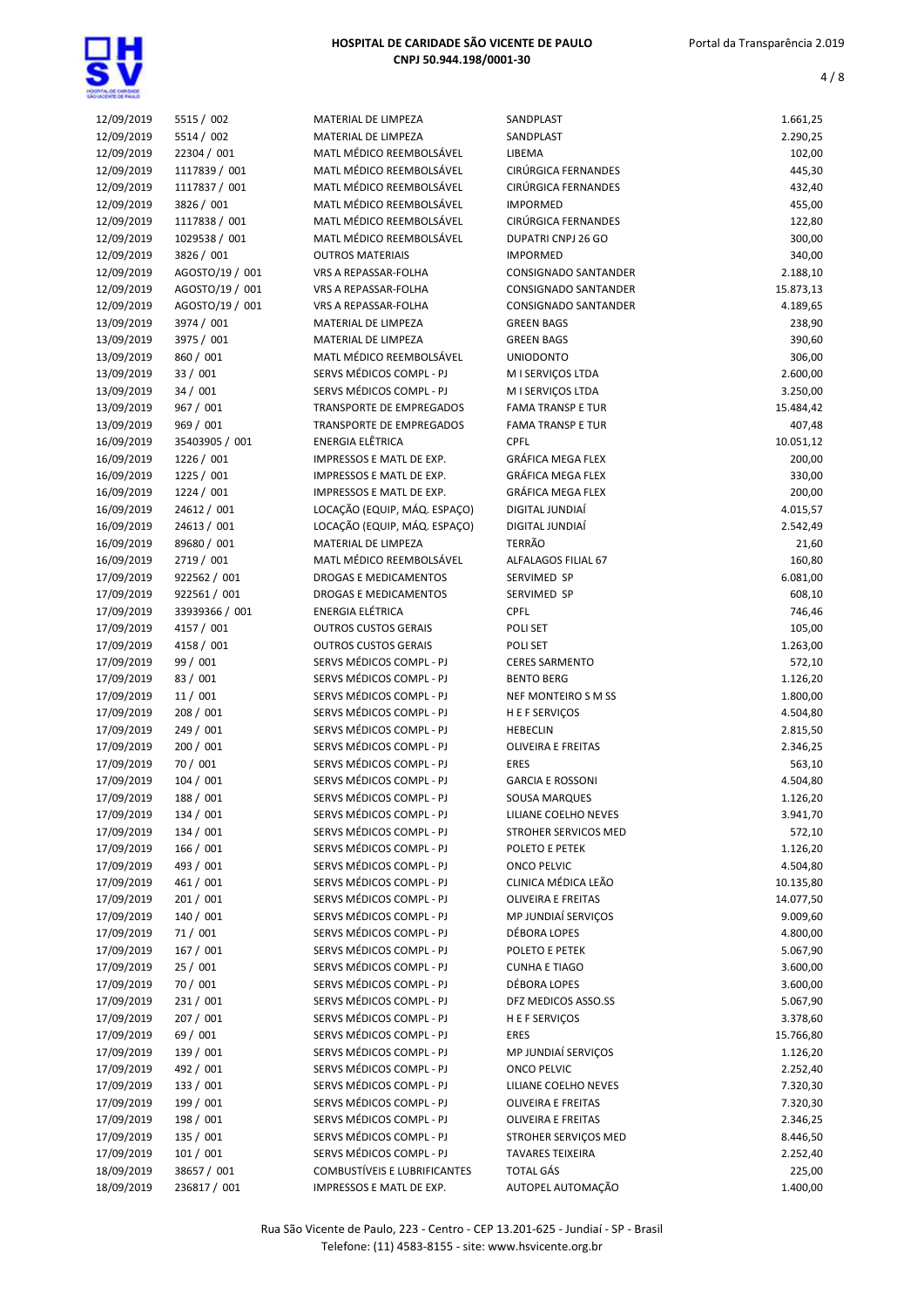| 18/09/2019 | 11183 / 001          | MATERIAL LABORATÓRIO        | CINCO CIRÚRGICA    | 1.632,00  |
|------------|----------------------|-----------------------------|--------------------|-----------|
| 18/09/2019 | 293117 / 001         | MATL MÉDICO REEMBOLSÁVEL    | POLAR FIX          | 122,04    |
| 18/09/2019 | 168914 / 001         | MATL MÉDICO REEMBOLSÁVEL    | CIRUR SAO JOSÉ 04  | 201,67    |
| 18/09/2019 | 293117 / 001         | <b>OUTROS MATERIAIS</b>     | POLAR FIX          | 162,00    |
| 18/09/2019 | 168926 / 001         | <b>OUTROS MATERIAIS</b>     | CIRUR SAO JOSÉ 04  | 199,20    |
| 18/09/2019 | 293131 / 001         | <b>OUTROS MATERIAIS</b>     | POLAR FIX          | 108,00    |
|            |                      |                             |                    |           |
| 18/09/2019 | 864555 / 001         | <b>TELEFONE</b>             | <b>VIVO</b>        | 173,54    |
| 18/09/2019 | 864556 / 001         | <b>TELEFONE</b>             | <b>VIVO</b>        | 125,30    |
| 19/09/2019 | 20190916000877 / 001 | VALE REFEIÇÃO E ALIMENTAÇÃO | VR                 | 9.933,00  |
| 19/09/2019 | 20190916000840 / 001 | VALE REFEIÇÃO E ALIMENTAÇÃO | VR                 | 27.953,50 |
| 19/09/2019 | 20190916000848 / 001 | VALE REFEIÇÃO E ALIMENTAÇÃO | VR                 | 8.778,00  |
| 20/09/2019 | $D-80/001$           | <b>IMPOSTO FEDERAL</b>      | IRRF - P. JURÍDICA | 18,00     |
| 20/09/2019 | $D-243/001$          | <b>IMPOSTO FEDERAL</b>      | IRRF - P. JURÍDICA | 36,00     |
| 20/09/2019 | $D-179/001$          | <b>IMPOSTO FEDERAL</b>      | PIS/COFINS/CSLL    | 97,65     |
| 20/09/2019 | $D-134/001$          | <b>IMPOSTO FEDERAL</b>      | PIS/COFINS/CSLL    | 97,65     |
| 20/09/2019 | $D-162 / 001$        | <b>IMPOSTO FEDERAL</b>      | PIS/COFINS/CSLL    | 55,80     |
| 20/09/2019 | $D-96/001$           | <b>IMPOSTO FEDERAL</b>      | PIS/COFINS/CSLL    | 55,80     |
| 20/09/2019 | $D-47/001$           | <b>IMPOSTO FEDERAL</b>      | IRRF - P. JURÍDICA | 47,25     |
| 20/09/2019 | D-195 / 001          | <b>IMPOSTO FEDERAL</b>      | IRRF - P. JURÍDICA | 37,50     |
| 20/09/2019 | $D-162/001$          | <b>IMPOSTO FEDERAL</b>      | IRRF - P. JURÍDICA | 18,00     |
| 20/09/2019 | $D-80/001$           | <b>IMPOSTO FEDERAL</b>      | PIS/COFINS/CSLL    | 55,80     |
| 20/09/2019 | $D-60/001$           | <b>IMPOSTO FEDERAL</b>      | IRRF - P. JURÍDICA | 126,00    |
| 20/09/2019 | D-227 / 001          | <b>IMPOSTO FEDERAL</b>      | IRRF - P. JURÍDICA | 45,00     |
| 20/09/2019 | $D-360/001$          | <b>IMPOSTO FEDERAL</b>      | IRRF - P. JURÍDICA | 15,75     |
| 20/09/2019 | $D-246 / 001$        | <b>IMPOSTO FEDERAL</b>      | PIS/COFINS/CSLL    | 415,01    |
| 20/09/2019 | D-483 / 001          | <b>IMPOSTO FEDERAL</b>      | PIS/COFINS/CSLL    | 306,90    |
|            | $D-39/001$           |                             |                    |           |
| 20/09/2019 |                      | <b>IMPOSTO FEDERAL</b>      | PIS/COFINS/CSLL    | 244,13    |
| 20/09/2019 | $D-227/001$          | <b>IMPOSTO FEDERAL</b>      | PIS/COFINS/CSLL    | 139,50    |
| 20/09/2019 | D-132 / 001          | <b>IMPOSTO FEDERAL</b>      | PIS/COFINS/CSLL    | 83,70     |
| 20/09/2019 | $D-67/001$           | <b>IMPOSTO FEDERAL</b>      | PIS/COFINS/CSLL    | 27,90     |
| 20/09/2019 | $D-87/001$           | <b>IMPOSTO FEDERAL</b>      | PIS/COFINS/CSLL    | 390,60    |
| 20/09/2019 | D-202 / 001          | <b>IMPOSTO FEDERAL</b>      | PIS/COFINS/CSLL    | 279,00    |
| 20/09/2019 | $D-354/001$          | <b>IMPOSTO FEDERAL</b>      | PIS/COFINS/CSLL    | 73,23     |
| 20/09/2019 | $D-250/001$          | <b>IMPOSTO FEDERAL</b>      | IRRF - P. JURÍDICA | 110,25    |
| 20/09/2019 | D-152 / 001          | <b>IMPOSTO FEDERAL</b>      | PIS/COFINS/CSLL    | 707,96    |
| 20/09/2019 | $D-59/001$           | <b>IMPOSTO FEDERAL</b>      | PIS/COFINS/CSLL    | 390,60    |
| 20/09/2019 | $D-195/001$          | <b>IMPOSTO FEDERAL</b>      | PIS/COFINS/CSLL    | 116,25    |
| 20/09/2019 | $D-99/001$           | <b>IMPOSTO FEDERAL</b>      | PIS/COFINS/CSLL    | 111,60    |
| 20/09/2019 | $D-455 / 001$        | <b>IMPOSTO FEDERAL</b>      | IRRF - P. JURÍDICA | 144,00    |
| 20/09/2019 | $D-137/001$          | <b>IMPOSTO FEDERAL</b>      | IRRF - P. JURÍDICA | 31,50     |
| 20/09/2019 | $D-132 / 001$        | <b>IMPOSTO FEDERAL</b>      | IRRF - P. JURÍDICA | 27,00     |
| 20/09/2019 | $D-254/001$          | <b>IMPOSTO FEDERAL</b>      | IRRF - P. JURÍDICA | 15,75     |
| 20/09/2019 | $D-67/001$           | <b>IMPOSTO FEDERAL</b>      | IRRF - P. JURÍDICA | 9,00      |
| 20/09/2019 | $D-196/001$          | <b>IMPOSTO FEDERAL</b>      | PIS/COFINS/CSLL    | 892,80    |
| 20/09/2019 | D-455 / 001          | <b>IMPOSTO FEDERAL</b>      | PIS/COFINS/CSLL    | 446,40    |
| 20/09/2019 | $D-243 / 001$        | <b>IMPOSTO FEDERAL</b>      | PIS/COFINS/CSLL    | 111,60    |
| 20/09/2019 | D-155 / 001          | <b>IMPOSTO FEDERAL</b>      | IRRF - P. JURÍDICA | 244,13    |
| 20/09/2019 | D-136 / 001          | <b>IMPOSTO FEDERAL</b>      | IRRF - P. JURÍDICA | 126,00    |
| 20/09/2019 | D-99 / 001           | <b>IMPOSTO FEDERAL</b>      | IRRF - P. JURÍDICA | 36,00     |
| 20/09/2019 | $D-186/001$          | <b>IMPOSTO FEDERAL</b>      | IRRF - P. JURÍDICA | 31,50     |
| 20/09/2019 | D-130 / 001          | <b>IMPOSTO FEDERAL</b>      | IRRF - P. JURÍDICA | 27,00     |
|            |                      |                             |                    |           |
| 20/09/2019 | $D-96/001$           | <b>IMPOSTO FEDERAL</b>      | IRRF - P. JURÍDICA | 18,00     |
| 20/09/2019 | $D-136/001$          | <b>IMPOSTO FEDERAL</b>      | PIS/COFINS/CSLL    | 390,60    |
| 20/09/2019 | $D-29/001$           | <b>IMPOSTO FEDERAL</b>      | PIS/COFINS/CSLL    | 97,65     |
| 20/09/2019 | $D-178/001$          | <b>IMPOSTO FEDERAL</b>      | PIS/COFINS/CSLL    | 97,65     |
| 20/09/2019 | D-130 / 001          | <b>IMPOSTO FEDERAL</b>      | PIS/COFINS/CSLL    | 83,70     |
| 20/09/2019 | D-196 / 001          | <b>IMPOSTO FEDERAL</b>      | IRRF - P. JURÍDICA | 288,00    |
| 20/09/2019 | D-90 / 001           | <b>IMPOSTO FEDERAL</b>      | IRRF - P. JURÍDICA | 149,63    |
| 20/09/2019 | $D-64/001$           | <b>IMPOSTO FEDERAL</b>      | IRRF - P. JURÍDICA | 118,13    |
| 20/09/2019 | $D-483 / 001$        | <b>IMPOSTO FEDERAL</b>      | IRRF - P. JURÍDICA | 99,00     |
| 20/09/2019 | $D-202 / 001$        | <b>IMPOSTO FEDERAL</b>      | IRRF - P. JURÍDICA | 90,00     |
| 20/09/2019 | D-183 / 001          | <b>IMPOSTO FEDERAL</b>      | IRRF - P. JURÍDICA | 47,25     |
| 20/09/2019 | $D-63/001$           | <b>IMPOSTO FEDERAL</b>      | PIS/COFINS/CSLL    | 195,30    |
| 20/09/2019 | $D-176/001$          | <b>IMPOSTO FEDERAL</b>      | IRRF - P. JURÍDICA | 107,25    |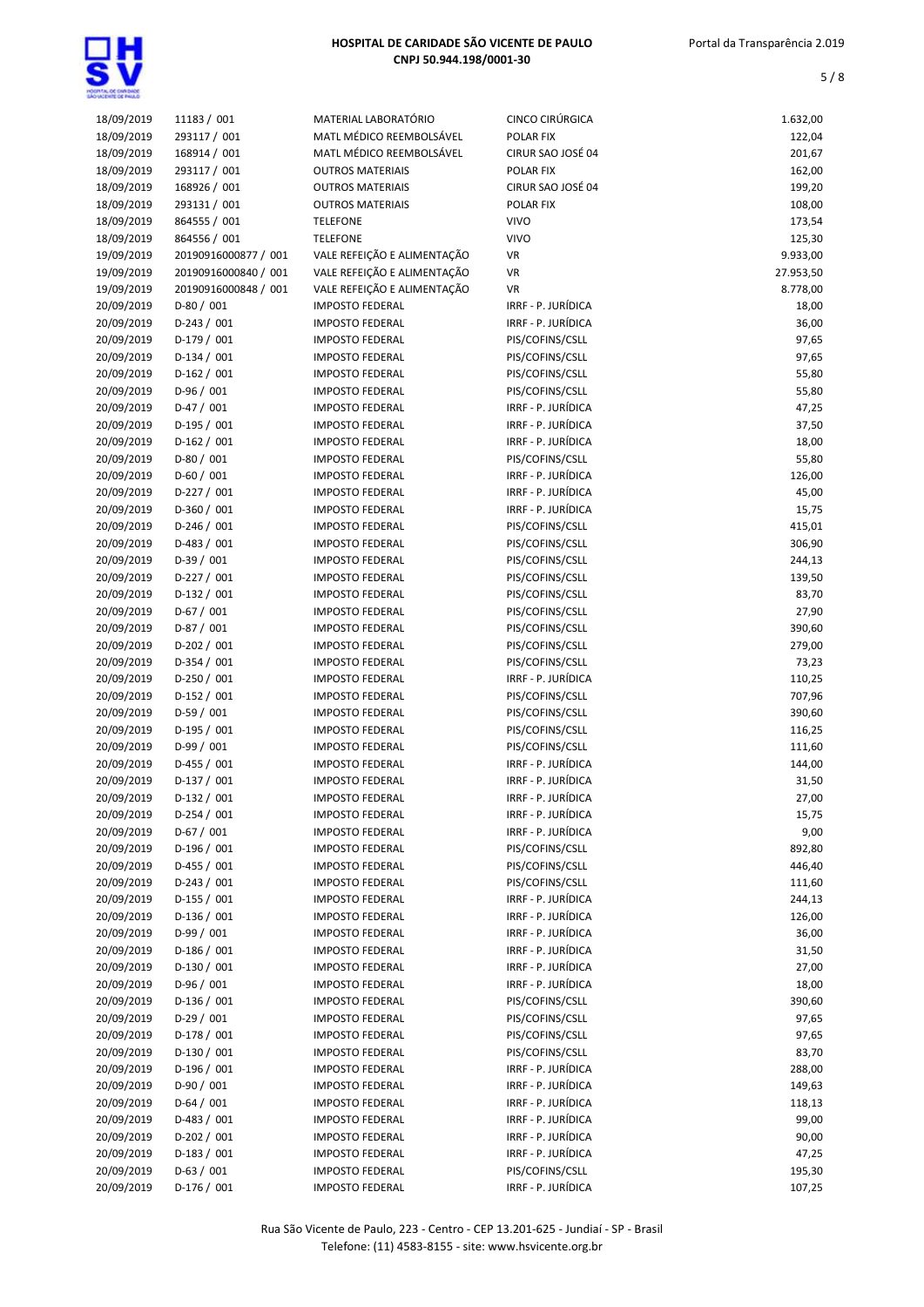

| 20/09/2019 | $D-46/001$     | <b>IMPOSTO FEDERAL</b> | IRRF - P. JURÍDICA  | 16,50    |
|------------|----------------|------------------------|---------------------|----------|
| 20/09/2019 | $D-41/001$     | <b>IMPOSTO FEDERAL</b> | PIS/COFINS/CSLL     | 51,15    |
| 20/09/2019 | $D-59/001$     | <b>IMPOSTO FEDERAL</b> | IRRF - P. JURÍDICA  | 34,50    |
| 20/09/2019 | $D-1462 / 001$ | <b>IMPOSTO FEDERAL</b> | IRRF - P. JURÍDICA  | 29,25    |
| 20/09/2019 | D-178 / 001    | <b>IMPOSTO FEDERAL</b> | PIS/COFINS/CSLL     | 1.934,40 |
| 20/09/2019 | $D-182/001$    | <b>IMPOSTO FEDERAL</b> | IRRF - P. JURÍDICA  | 498,00   |
|            | D-35 / 001     |                        | IRRF - P. JURÍDICA  |          |
| 20/09/2019 |                | <b>IMPOSTO FEDERAL</b> |                     | 87,75    |
| 20/09/2019 | D-1467 / 001   | <b>IMPOSTO FEDERAL</b> | IRRF - P. JURÍDICA  | 19,50    |
| 20/09/2019 | $D-8/001$      | <b>IMPOSTO FEDERAL</b> | IRRF - P. JURÍDICA  | 9,74     |
| 20/09/2019 | D-45210 / 001  | <b>IMPOSTO FEDERAL</b> | IRRF - P. JURÍDICA  | 0,45     |
| 20/09/2019 | $D-176/001$    | <b>IMPOSTO FEDERAL</b> | PIS/COFINS/CSLL     | 1.069,50 |
| 20/09/2019 | $D-112/001$    | <b>IMPOSTO FEDERAL</b> | PIS/COFINS/CSLL     | 562,65   |
| 20/09/2019 | $D-86/001$     | <b>IMPOSTO FEDERAL</b> | PIS/COFINS/CSLL     | 1.118,33 |
| 20/09/2019 | D-57 / 001     | <b>IMPOSTO FEDERAL</b> | PIS/COFINS/CSLL     | 248,78   |
| 20/09/2019 | $D-245 / 001$  | <b>IMPOSTO FEDERAL</b> | PIS/COFINS/CSLL     | 241,80   |
| 20/09/2019 | $D-123/001$    | <b>IMPOSTO FEDERAL</b> | PIS/COFINS/CSLL     | 223,20   |
| 20/09/2019 | $D-38/001$     | <b>IMPOSTO FEDERAL</b> | PIS/COFINS/CSLL     | 102,30   |
|            |                |                        |                     |          |
| 20/09/2019 | $D-18/001$     | <b>IMPOSTO FEDERAL</b> | IRRF - P. JURÍDICA  | 300,75   |
| 20/09/2019 | $D-126 / 001$  | <b>IMPOSTO FEDERAL</b> | IRRF - P. JURÍDICA  | 137,25   |
| 20/09/2019 | $D-89/001$     | <b>IMPOSTO FEDERAL</b> | IRRF - P. JURÍDICA  | 130,50   |
| 20/09/2019 | $D-251/001$    | <b>IMPOSTO FEDERAL</b> | IRRF - P. JURÍDICA  | 117,00   |
| 20/09/2019 | $D-344 / 001$  | <b>IMPOSTO FEDERAL</b> | PIS/COFINS/CSLL     | 804,45   |
| 20/09/2019 | $D-172/001$    | <b>IMPOSTO FEDERAL</b> | PIS/COFINS/CSLL     | 241,80   |
| 20/09/2019 | $D-85/001$     | <b>IMPOSTO FEDERAL</b> | PIS/COFINS/CSLL     | 127,88   |
| 20/09/2019 | D-368 / 001    | <b>IMPOSTO FEDERAL</b> | IRRF - P. JURÍDICA  | 419,24   |
| 20/09/2019 | $D-178/001$    | <b>IMPOSTO FEDERAL</b> | IRRF - P. JURÍDICA  | 316,50   |
| 20/09/2019 | $D-113/001$    | <b>IMPOSTO FEDERAL</b> | IRRF - P. JURÍDICA  | 206,25   |
|            | $D-17/001$     |                        | PIS/COFINS/CSLL     | 1.195,05 |
| 20/09/2019 |                | <b>IMPOSTO FEDERAL</b> |                     |          |
| 20/09/2019 | $D-109/001$    | <b>IMPOSTO FEDERAL</b> | PIS/COFINS/CSLL     | 120,90   |
| 20/09/2019 | $D-43 / 001$   | <b>IMPOSTO FEDERAL</b> | PIS/COFINS/CSLL     | 60,45    |
| 20/09/2019 | D-45210 / 001  | <b>IMPOSTO FEDERAL</b> | PIS/COFINS/CSLL     | 1,39     |
| 20/09/2019 | $D-39/001$     | <b>IMPOSTO FEDERAL</b> | IRRF - P. JURÍDICA  | 272,25   |
| 20/09/2019 | $D-91/001$     | <b>IMPOSTO FEDERAL</b> | IRRF - P. JURÍDICA  | 225,75   |
| 20/09/2019 | $D-90/001$     | <b>IMPOSTO FEDERAL</b> | IRRF - P. JURÍDICA  | 121,50   |
| 20/09/2019 | $D-113 / 001$  | <b>IMPOSTO FEDERAL</b> | PIS/COFINS/CSLL     | 358,05   |
| 20/09/2019 | $D-60/001$     | <b>IMPOSTO FEDERAL</b> | PIS/COFINS/CSLL     | 230,18   |
| 20/09/2019 | $D-52/001$     | <b>IMPOSTO FEDERAL</b> | IRRF - P. JURÍDICA  | 235,50   |
| 20/09/2019 | $D-99/001$     | <b>IMPOSTO FEDERAL</b> | IRRF - P. JURÍDICA  | 19,50    |
|            | $D-7/001$      | <b>IMPOSTO FEDERAL</b> | IRRF - P. JURÍDICA  |          |
| 20/09/2019 |                |                        |                     | 19,50    |
| 20/09/2019 | $D-33 / 001$   | <b>IMPOSTO FEDERAL</b> | PIS/COFINS/CSLL     | 639,38   |
| 20/09/2019 | $D-341/001$    | <b>IMPOSTO FEDERAL</b> | PIS/COFINS/CSLL     | 279,00   |
| 20/09/2019 | $D-106/001$    | <b>IMPOSTO FEDERAL</b> | IRRF - P. JURÍDICA  | 39,00    |
| 20/09/2019 | $D-51/001$     | <b>IMPOSTO FEDERAL</b> | PIS/COFINS/CSLL     | 562,65   |
| 20/09/2019 | D-49 / 001     | <b>IMPOSTO FEDERAL</b> | PIS/COFINS/CSLL     | 151,13   |
| 20/09/2019 | $D-908 / 001$  | <b>IMPOSTO FEDERAL</b> | IRRF - P. JURÍDICA  | 407,19   |
| 20/09/2019 | $D-132 / 001$  | <b>IMPOSTO FEDERAL</b> | PIS/COFINS/CSLL     | 120,90   |
| 20/09/2019 | $D-118/001$    | <b>IMPOSTO FEDERAL</b> | IRRF - P. JURÍDICA  | 115,50   |
| 20/09/2019 | $D-112/001$    | <b>IMPOSTO FEDERAL</b> | IRRF - P. JURÍDICA  | 39,00    |
| 20/09/2019 | $D-62/001$     | <b>IMPOSTO FEDERAL</b> | IRRF - P. JURÍDICA  | 85,50    |
| 20/09/2019 | D-226 / 001    | <b>IMPOSTO FEDERAL</b> | PIS/COFINS/CSLL     | 83,70    |
| 20/09/2019 | $D-160/001$    |                        | PIS/COFINS/CSLL     |          |
|            |                | <b>IMPOSTO FEDERAL</b> |                     | 83,70    |
| 20/09/2019 | $D-79/001$     | <b>IMPOSTO FEDERAL</b> | PIS/COFINS/CSLL     | 27,90    |
| 20/09/2019 | $D-98/001$     | <b>IMPOSTO FEDERAL</b> | PIS/COFINS/CSLL     | 27,90    |
| 20/09/2019 | D-194 / 001    | <b>IMPOSTO FEDERAL</b> | IRRF - P. JURÍDICA  | 37,50    |
| 20/09/2019 | $D-02/12/001$  | <b>IMPOSTO FEDERAL</b> | <b>IRRF ALUGUÉL</b> | 385,40   |
| 20/09/2019 | $D-470/001$    | <b>IMPOSTO FEDERAL</b> | PIS/COFINS/CSLL     | 244,12   |
| 20/09/2019 | $D-26/001$     | <b>IMPOSTO FEDERAL</b> | IRRF - P. JURÍDICA  | 110,25   |
| 20/09/2019 | $D-88/001$     | <b>IMPOSTO FEDERAL</b> | IRRF - P. JURÍDICA  | 39,38    |
| 20/09/2019 | $D-66/001$     | <b>IMPOSTO FEDERAL</b> | PIS/COFINS/CSLL     | 697,50   |
| 20/09/2019 | $D-131/001$    | <b>IMPOSTO FEDERAL</b> | PIS/COFINS/CSLL     | 390,60   |
| 20/09/2019 | $D-201/001$    | <b>IMPOSTO FEDERAL</b> | PIS/COFINS/CSLL     | 111,60   |
|            |                |                        |                     |          |
| 20/09/2019 | $D-135 / 001$  | <b>IMPOSTO FEDERAL</b> | PIS/COFINS/CSLL     | 55,80    |
| 20/09/2019 | $D-258/001$    | <b>IMPOSTO FEDERAL</b> | PIS/COFINS/CSLL     | 48,83    |
| 20/09/2019 | $D-44 / 001$   | <b>IMPOSTO FEDERAL</b> | IRRF - P. JURÍDICA  | 252,00   |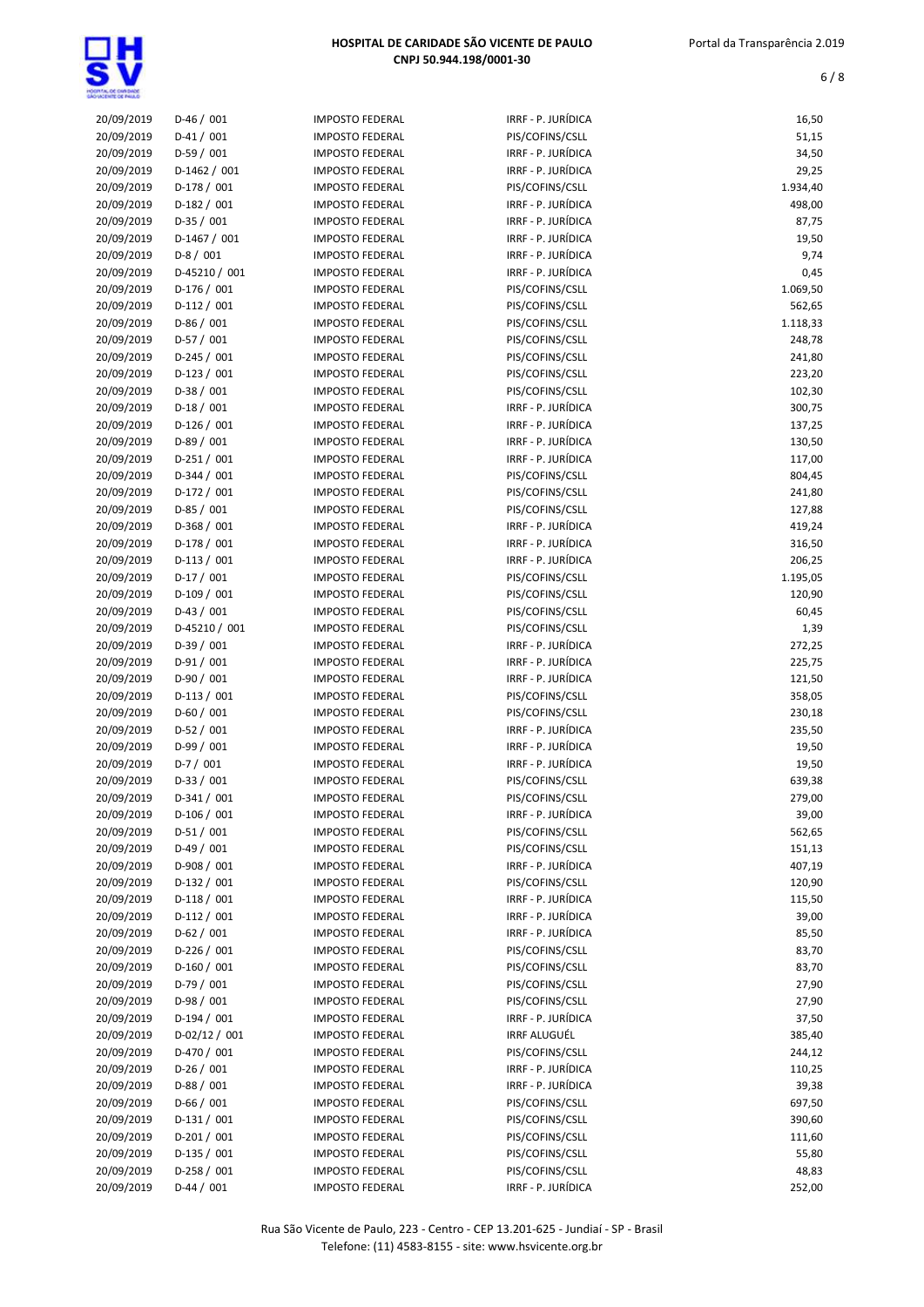| 20/09/2019 | $D-484 / 001$   | <b>IMPOSTO FEDERAL</b>     | IRRF - P. JURÍDICA            | 63,00     |
|------------|-----------------|----------------------------|-------------------------------|-----------|
| 20/09/2019 | D-203 / 001     | <b>IMPOSTO FEDERAL</b>     | IRRF - P. JURÍDICA            | 47,25     |
| 20/09/2019 | $D-31/001$      | <b>IMPOSTO FEDERAL</b>     | IRRF - P. JURÍDICA            | 31,50     |
| 20/09/2019 | $D-226 / 001$   | <b>IMPOSTO FEDERAL</b>     | IRRF - P. JURÍDICA            | 27,00     |
| 20/09/2019 | $D-92/001$      | <b>IMPOSTO FEDERAL</b>     | IRRF - P. JURÍDICA            | 15,75     |
| 20/09/2019 | $D-79/001$      |                            | IRRF - P. JURÍDICA            | 9,00      |
|            |                 | <b>IMPOSTO FEDERAL</b>     |                               |           |
| 20/09/2019 | $D-340/001$     | <b>IMPOSTO FEDERAL</b>     | PIS/COFINS/CSLL               | 170,89    |
| 20/09/2019 | $D-129/001$     | <b>IMPOSTO FEDERAL</b>     | IRRF - P. JURÍDICA            | 162,00    |
| 20/09/2019 | $D-131/001$     | <b>IMPOSTO FEDERAL</b>     | IRRF - P. JURÍDICA            | 126,00    |
| 20/09/2019 | $D-92/001$      | <b>IMPOSTO FEDERAL</b>     | IRRF - P. JURÍDICA            | 39,38     |
| 20/09/2019 | $D-97/001$      | <b>IMPOSTO FEDERAL</b>     | IRRF - P. JURÍDICA            | 18,00     |
|            |                 |                            | IRRF - P. JURÍDICA            |           |
| 20/09/2019 | $D-19/001$      | <b>IMPOSTO FEDERAL</b>     |                               | 15,75     |
| 20/09/2019 | $D-87/001$      | <b>IMPOSTO FEDERAL</b>     | PIS/COFINS/CSLL               | 24,41     |
| 20/09/2019 | $D-193/001$     | <b>IMPOSTO FEDERAL</b>     | IRRF - P. JURÍDICA            | 216,00    |
| 20/09/2019 | $D-359/001$     | <b>IMPOSTO FEDERAL</b>     | IRRF - P. JURÍDICA            | 31,50     |
| 20/09/2019 | $D-194/001$     | <b>IMPOSTO FEDERAL</b>     | PIS/COFINS/CSLL               | 116,25    |
| 20/09/2019 | $D-135 / 001$   | <b>IMPOSTO FEDERAL</b>     | PIS/COFINS/CSLL               | 48,83     |
|            |                 |                            |                               |           |
| 20/09/2019 | $D-86/001$      | <b>IMPOSTO FEDERAL</b>     | PIS/COFINS/CSLL               | 48,83     |
| 20/09/2019 | $D-28/001$      | <b>IMPOSTO FEDERAL</b>     | PIS/COFINS/CSLL               | 48,83     |
| 20/09/2019 | $D-66/001$      | <b>IMPOSTO FEDERAL</b>     | IRRF - P. JURÍDICA            | 225,00    |
| 20/09/2019 | $D-91/001$      | <b>IMPOSTO FEDERAL</b>     | IRRF - P. JURÍDICA            | 70,88     |
| 20/09/2019 | $D-201/001$     | <b>IMPOSTO FEDERAL</b>     | IRRF - P. JURÍDICA            | 36,00     |
| 20/09/2019 | $D-263 / 001$   | <b>IMPOSTO FEDERAL</b>     | IRRF - P. JURÍDICA            | 31,50     |
|            |                 |                            |                               |           |
| 20/09/2019 | $D-135 / 001$   | <b>IMPOSTO FEDERAL</b>     | IRRF - P. JURÍDICA            | 18,00     |
| 20/09/2019 | $D-456 / 001$   | <b>IMPOSTO FEDERAL</b>     | IRRF - P. JURÍDICA            | 18,00     |
| 20/09/2019 | D-90 / 001      | <b>IMPOSTO FEDERAL</b>     | IRRF - P. JURÍDICA            | 15,75     |
| 20/09/2019 | $D-179/001$     | <b>IMPOSTO FEDERAL</b>     | IRRF - P. JURÍDICA            | 7,88      |
| 20/09/2019 | D-180 / 001     | <b>IMPOSTO FEDERAL</b>     | PIS/COFINS/CSLL               | 122,06    |
| 20/09/2019 | $D-97/001$      | <b>IMPOSTO FEDERAL</b>     | PIS/COFINS/CSLL               | 55,80     |
|            |                 |                            |                               |           |
| 20/09/2019 | $D-456 / 001$   | <b>IMPOSTO FEDERAL</b>     | PIS/COFINS/CSLL               | 55,80     |
| 20/09/2019 | $D-246/001$     | <b>IMPOSTO FEDERAL</b>     | PIS/COFINS/CSLL               | 48,83     |
| 20/09/2019 | $D-185/001$     | <b>IMPOSTO FEDERAL</b>     | IRRF - P. JURÍDICA            | 31,50     |
| 20/09/2019 | $D-41/001$      | <b>IMPOSTO FEDERAL</b>     | PIS/COFINS/CSLL               | 683,55    |
| 20/09/2019 | $D-129/001$     | <b>IMPOSTO FEDERAL</b>     | PIS/COFINS/CSLL               | 502,20    |
|            | $D-25/001$      | <b>IMPOSTO FEDERAL</b>     |                               |           |
| 20/09/2019 |                 |                            | PIS/COFINS/CSLL               | 366,19    |
| 20/09/2019 | $D-88/001$      | <b>IMPOSTO FEDERAL</b>     | PIS/COFINS/CSLL               | 292,95    |
| 20/09/2019 | $D-95/001$      | <b>IMPOSTO FEDERAL</b>     | PIS/COFINS/CSLL               | 27,90     |
| 20/09/2019 | $D-482 / 001$   | <b>IMPOSTO FEDERAL</b>     | IRRF - P. JURÍDICA            | 36,00     |
| 20/09/2019 | $D-136/001$     | <b>IMPOSTO FEDERAL</b>     | IRRF - P. JURÍDICA            | 31,50     |
| 20/09/2019 | $D-160/001$     | <b>IMPOSTO FEDERAL</b>     | IRRF - P. JURÍDICA            | 27,00     |
|            |                 | <b>IMPOSTO FEDERAL</b>     | PIS/COFINS/CSLL               |           |
| 20/09/2019 | D-193 / 001     |                            |                               | 669,60    |
| 20/09/2019 | D-482 / 001     | <b>IMPOSTO FEDERAL</b>     | PIS/COFINS/CSLL               | 111,60    |
| 20/09/2019 | 238814 / 001    | IMPRESSOS E MATL DE EXP.   | AUTOPEL AUTOMAÇÃO             | 280,00    |
| 20/09/2019 | 238812 / 001    | IMPRESSOS E MATL DE EXP.   | AUTOPEL AUTOMAÇÃO             | 3.500,00  |
| 20/09/2019 | 238813 / 001    | IMPRESSOS E MATL DE EXP.   | AUTOPEL AUTOMAÇÃO             | 420,00    |
| 20/09/2019 | AGOSTO/19 / 001 | <b>INSS-CONTR REPASSAR</b> | INSS FOLHA AGOSTO/2019        | 11.687,77 |
| 20/09/2019 | AGOSTO/19 / 001 |                            | INSS FOLHA AGOSTO/2019        |           |
|            |                 | <b>INSS-CONTR REPASSAR</b> |                               | 40.642,26 |
| 20/09/2019 | AGOSTO/19 / 001 | <b>INSS-CONTR REPASSAR</b> | INSS FOLHA AGOSTO/2019        | 5.436,49  |
| 20/09/2019 | JULHO/19 / 001  | <b>IRRF A REPASSAR</b>     | IRRF FOLHA JULHO/2019         | 2.585,50  |
| 20/09/2019 | SET/19 / 001    | IRRF A REPASSAR            | IRRF FÉRIAS FOLHA SETEMBRO/19 | 5.680,05  |
| 20/09/2019 | JULHO/19 / 001  | IRRF A REPASSAR            | IRRF FOLHA JULHO/2019         | 31.374,05 |
| 20/09/2019 | AGOSTO/19 / 001 | <b>IRRF A REPASSAR</b>     | IRRF FÉRIAS FOLHA AGOSTO/19   | 690,48    |
| 20/09/2019 | JULHO/19 / 001  |                            |                               |           |
|            |                 | <b>IRRF A REPASSAR</b>     | IRRF FOLHA JULHO/2019         | 2.313,22  |
| 20/09/2019 | AGOSTO/19 / 001 | IRRF A REPASSAR            | IRRF FÉRIAS FOLHA AGOSTO/19   | 46,44     |
| 20/09/2019 | SET/19 / 001    | <b>IRRF A REPASSAR</b>     | IRRF FÉRIAS FOLHA SETEMBRO/19 | 969,19    |
| 20/09/2019 | 2822 / 001      | MATL MÉDICO REEMBOLSÁVEL   | SEROPLAST                     | 300,00    |
| 20/09/2019 | 4/001           | SERVS MÉDICOS COMPL - PJ   | S R P S CLINICA LTDA          | 550,00    |
| 20/09/2019 | 3/001           | SERVS MÉDICOS COMPL - PJ   | S R P S CLINICA LTDA          | 525,00    |
|            |                 | SOFTWARE                   | INGRAM MICRO SP               |           |
| 20/09/2019 | 1039369 / 001   |                            |                               | 2.808,00  |
| 20/09/2019 | 1039368 / 001   | SOFTWARE                   | INGRAM MICRO SP               | 2.808,00  |
| 20/09/2019 | AGOSTO/19 / 001 | VRS A REPASSAR-FOLHA       | MENSALIDADE SIND. SAÚDE       | 220,80    |
| 20/09/2019 | AGOSTO/19 / 001 | VRS A REPASSAR-FOLHA       | MENSALIDADE SIND. SAÚDE       | 828,00    |
| 20/09/2019 | AGOSTO/19 / 001 | VRS A REPASSAR-FOLHA       | MENSALIDADE SIND. SAÚDE       | 248,40    |
| 23/09/2019 | 35736708 / 001  | ENERGIA ELÉTRICA           | <b>CPFL</b>                   | 186,21    |
|            |                 |                            |                               |           |